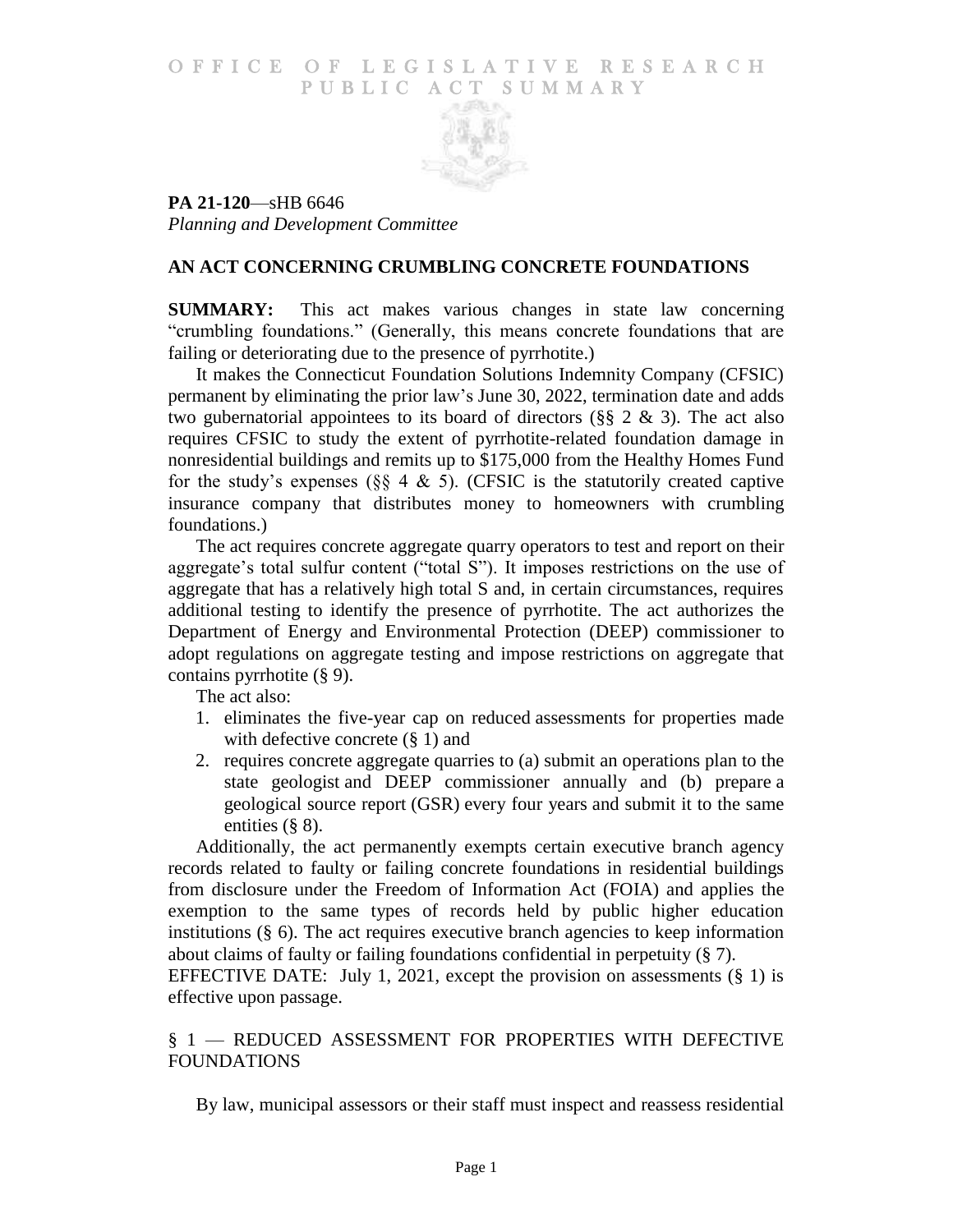properties with foundations made from defective concrete at the property owner's request. Under prior law, the adjusted assessment was valid for five assessment years unless the foundation is repaired or replaced sooner. The act eliminates the five-year maximum, thus allowing property owners to benefit from a reduced assessment until their foundation is repaired or replaced. The property's assessment must be updated with each revaluation and reflect any diminished value.

## § 2 — CFSIC BOARD OF DIRECTORS

The act requires the governor to appoint two members to CFSIC's volunteer board of directors, one of whom must be a nonvoting, ex-officio member. (PA 21- 2, June Special Session (JSS), § 58, repeals the requirement that one appointee be an ex-officio member and replaces it with a provision specifying that the nonvoting appointee is considered an ex-officio member under CFSIC's adopted bylaws.)

By law, CFSIC's board of directors includes four legislatively appointed nonvoting ex-officio members, as well as several members with experience related to various aspects of crumbling concrete foundations, including a real estate broker or agent; a municipal chief executive; insurance and banking industry representatives; and the executive directors of the Capitol Region and Northeastern Councils of Governments.

# §§ 4 & 5 — STUDY OF NONRESIDENTIAL CRUMBLING CONCRETE DAMAGE

By January 1, 2023, the act requires CFSIC to submit a report to the Insurance and Real Estate and Planning and Development committees analyzing the extent of pyrrhotite-related concrete foundation damage in nonresidential buildings.

The act also requires the Department of Housing to remit up to \$175,000 from surcharge remittances transferred to the Healthy Homes Fund during the 2021 calendar year to CFSIC for research, development, and administrative expenses related to the report described above. (The Healthy Homes Fund includes revenue from an annual \$12 surcharge that existing law imposes on the named insured under certain homeowners insurance policies.)

However, the act specifies that this amount must not be used in calculating the total funds allocated or made available to CFSIC for administrative or operational expenses. (By law, CFSIC may not spend more than 10% of its annual allocations on administrative or operational costs (CGS § 38a-91vv(c)).)

### § 6 — DISCLOSURE UNDER FOIA

Existing law exempts from disclosure under FOIA (1) documents executive branch agencies have on claims of faulty or failing concrete foundations in residential buildings by the buildings' owners and (2) associated agency-prepared documents. Under prior law, the disclosure protection lasted until the later of May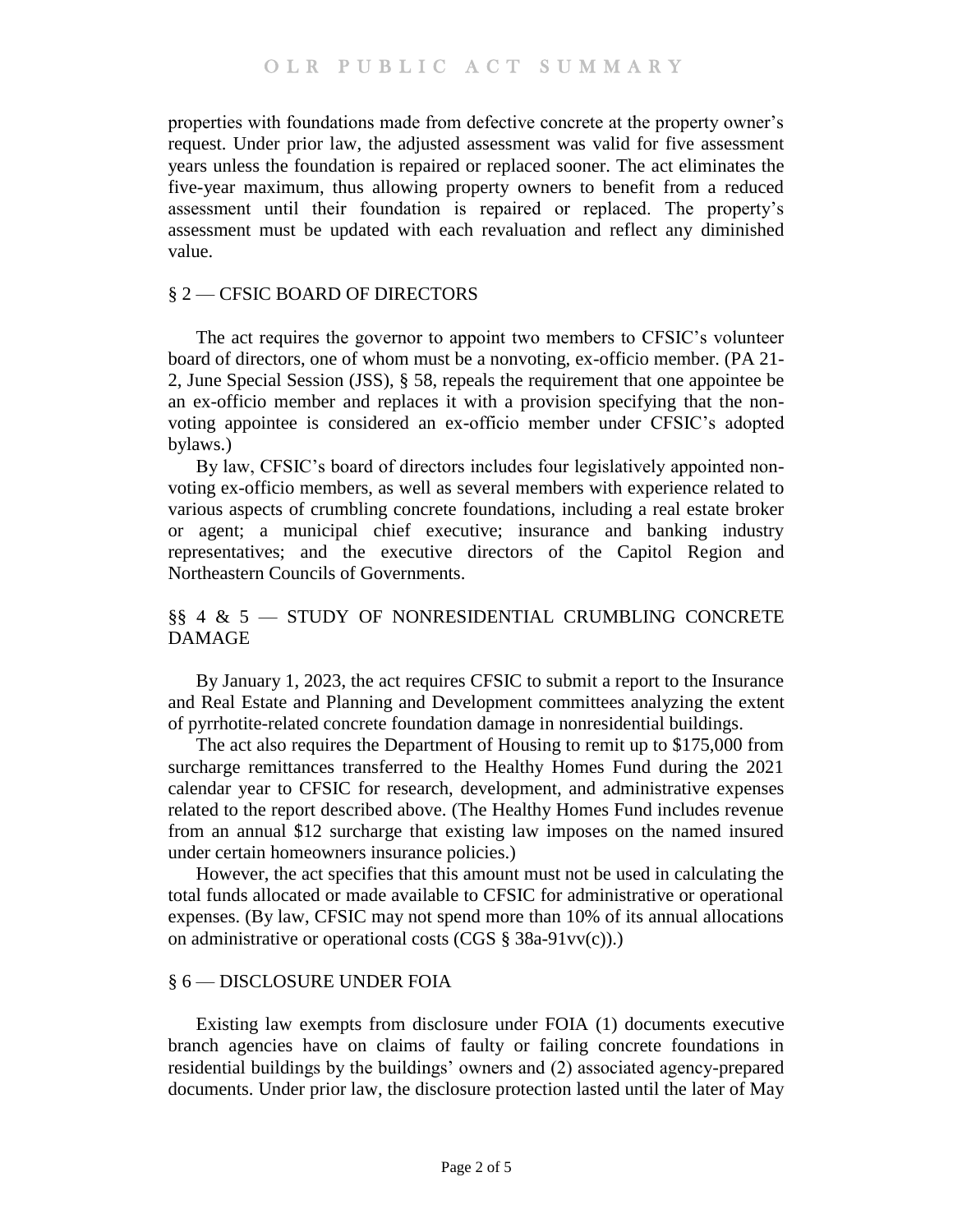25, 2023, or seven years after the agency received the documents. The act makes the disclosure exemption permanent.

The act also makes minor changes that specify which records are covered. Under the act, the executive branch agency protection applies to (1) any records the agencies maintain or keep on file related to claims of, or testing for, faulty or failing residential concrete foundations, rather than only those related to owners' claims, and (2) both documents and materials the agencies prepare related to the records.

Lastly, the act extends disclosure protection to records public higher education institutions maintain or keep on file, or documents or materials the institutions prepare, concerning claims of and testing for faulty or failing concrete foundations.

## § 7 — CONFIDENTIALLY OF INFORMATION

Prior law generally required executive branch agencies to keep documentation they receive or obtain related to owners' claims of faulty or failing residential concrete foundations and related agency-prepared materials confidential for at least seven years from the date of receipt. The act instead requires this information to be kept confidential permanently.

### § 8 — GSR AND OPERATIONS PLAN REQUIREMENT

### *Geological Source Report (GSR)*

By January 1, 2022, the act requires the operator of each quarry established on or before July 1, 2021, that produces concrete aggregate to prepare a GSR and submit it to the state geologist and DEEP commissioner. Similarly, before using or selling concrete aggregate, the operator of a new quarry must prepare and submit a GSR.

Under the act, each concrete aggregate quarry must update and submit its GSR quadrennially.

### *GSR Requirements*

The GSR must be prepared as the commissioner requires and must include:

- 1. a description of the (a) operator's mining, processing, storage, and quality control methods; (b) products the quarry will produce; and (c) characteristics of the aggregate to be excavated, prepared by a qualified geologist;
- 2. the results of an inspection of face material and geologic log analysis, completed by a qualified geologist; and
- 3. core sample analyses completed by a qualified geologist, unless the quarry is active and the commissioner determines the quarry's performance history is satisfactory (PA 21-2, JSS, § 59, requires these analyses to be representative core sample analyses evaluated through petrography).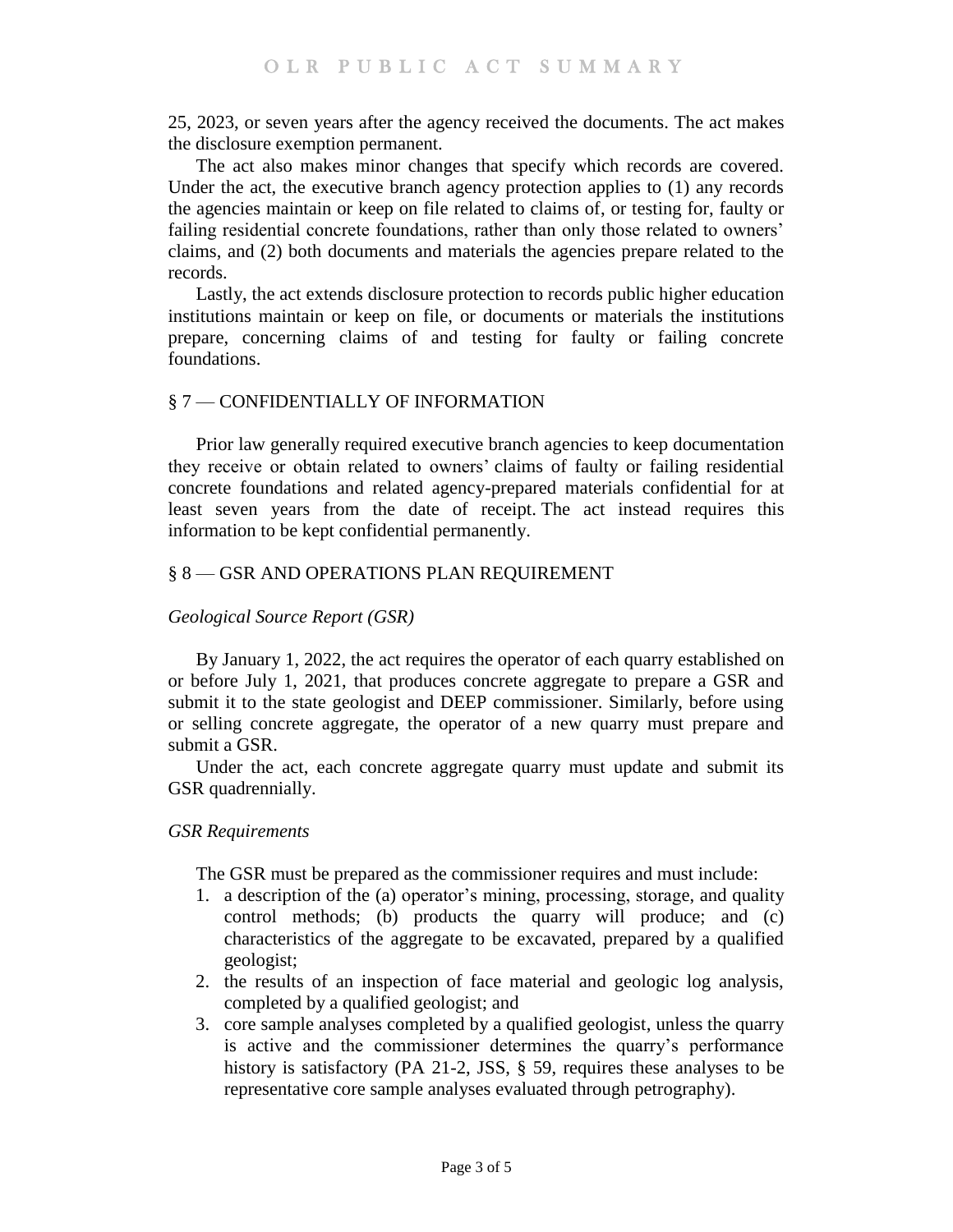A "qualified geologist" is a geologist certified by the American Institute of Professional Geologists, licensed by the National Association of State Boards of Geology, or certified or licensed by another organization deemed suitable by the state geologist.

## *Operations Plan*

By January 1, 2022, and annually thereafter, the act requires concrete aggregate quarry operators to provide the quarry's operations plan to the state geologist and DEEP commissioner.

### § 9 — ANNUAL AGGREGATE TESTING

Beginning July 1, 2022, and at least annually thereafter, the operator of each quarry that sells or provides aggregate intended for use in concrete must give the DEEP commissioner and the state geologist a written report containing the results of a third-party test of the aggregate's sulfur content ("total S") and further testing for pyrrhotite, if applicable. The act exempts quarry operators from the annual requirement if tests show their aggregate has a low total S. (Generally, aggregate with a high total S is not suitable for structural concrete. Total S is a conservative estimate of the maximum pyrrhotite concentration, since minerals other than pyrrhotite also contain sulfur.)

Under the act, the test must be conducted by a third-party certified or accredited to conduct testing in accordance with American Society for Testing Materials standard C33/C33M, Standard Specification for Concrete Aggregates. (PA 21-2, JSS, § 60, changes the required testing standard to the society's standard E1621, Standard Guide for Elemental Analysis by Wavelength Dispersive X-ray Fluorescence Spectrometry.) The certification or accreditation must be provided by the International Organization for Standardization, United States Army Corps of Engineers, American Association of State Highway and Transportation Officials, International Accreditation Service, or a similar organization.

The act authorizes the DEEP commissioner to adopt regulations to implement the act's aggregate testing provisions. If adopted, the regulations must define the following terms: "rapid total sulfur test," "x-ray fluorescence analysis," "purge and trap gas chromatography analysis," "analysis by combustion furnace," "x-ray diffraction," "magnetic susceptibility analysis," "petrographic analysis," and "mortar bar expansion test." (PA 21-2, JSS, § 60, eliminates the requirement that any adopted regulations define "mortar bar expansion test.")

## *Total S Test*

Each test must include performing a rapid total S test on a 10-pound aggregate sample using:

- 1. x-ray fluorescence analysis,
- 2. purge and trap gas chromatography analysis,
- 3. analysis by combustion furnace, or